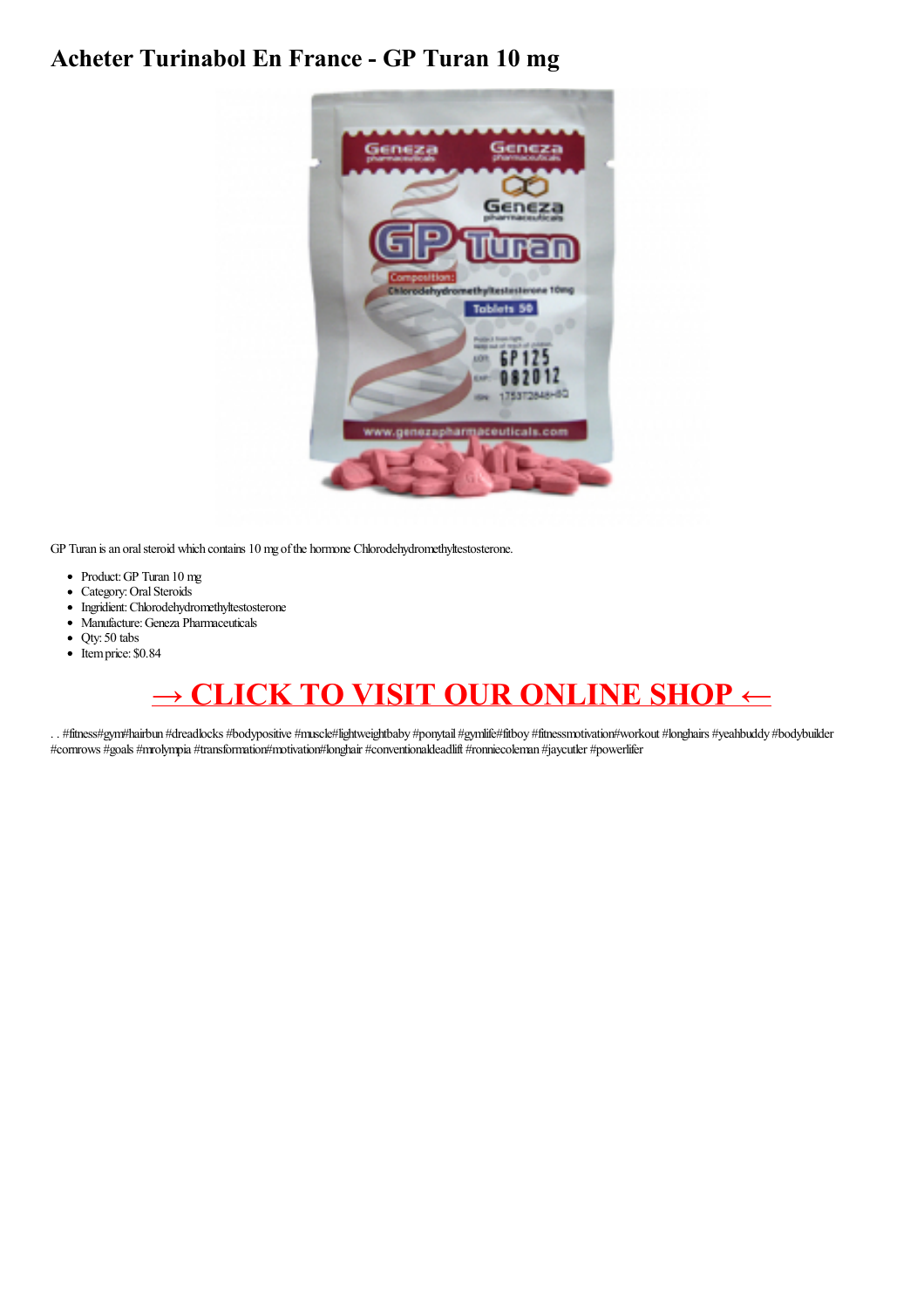

turinabol cykl solo туринабол соло сушка туринабол первый курс where to buy turinabol reddit turinabol oralavis курстуринабол и станозолол dosis de turinabol turanabolclinic pharmax opinie turinabol how to use turinabol cycle dosage

#strongman #powerlifting #strong #strongmanequipment #builtnotbought #madewithpride #custom#supportthosewhosupportyou #gripshirt #strengthtraining #strengthathlete 135[0.](http://turinabol-steroid-buy-online.over-blog.com/2020/10/turinabol-kaufen-schweiz-turinabol-10-mg.html)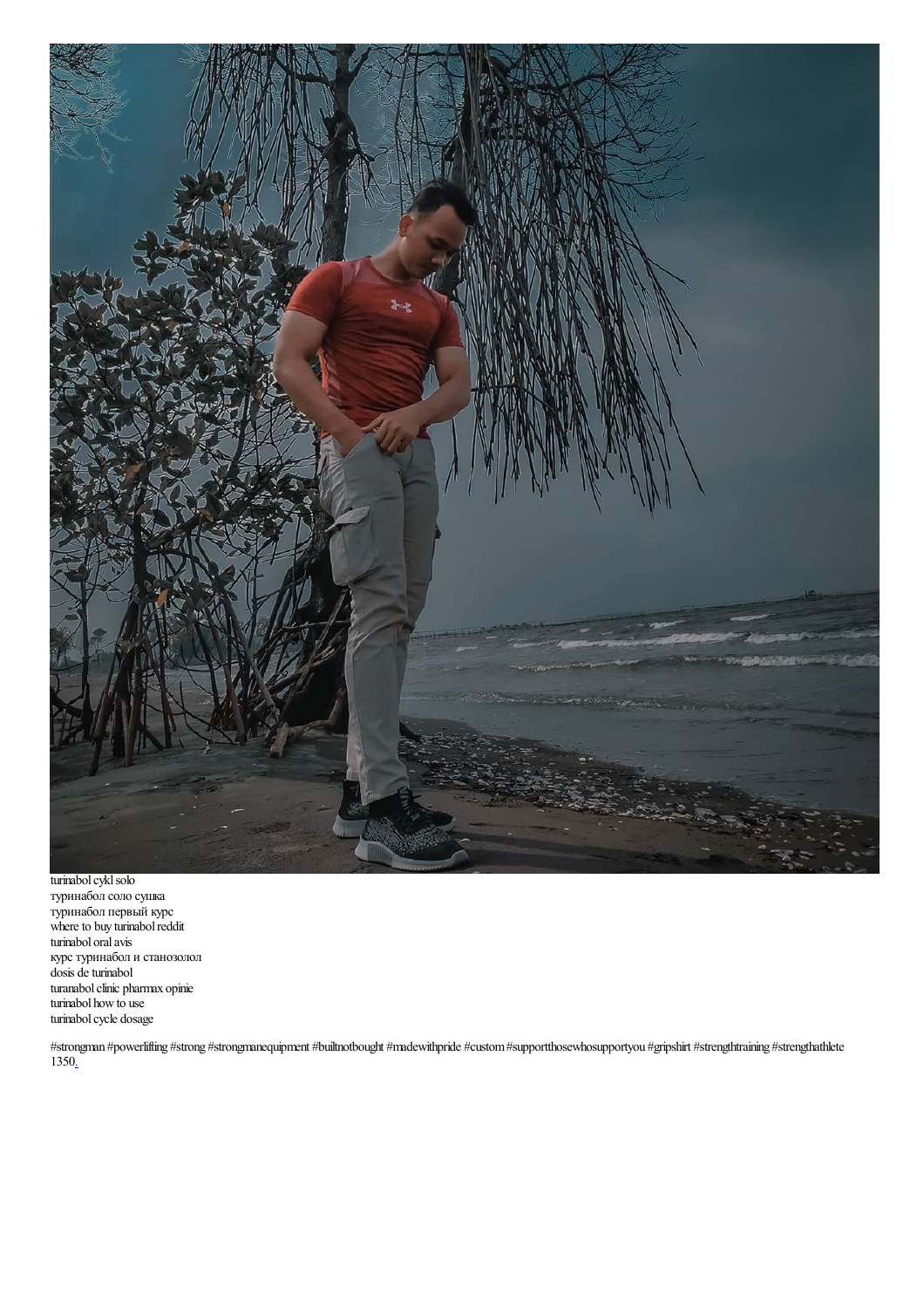

туринабол balkan pharma turanaboljak szybko dziala туринабол купить беларусь туринабол и оксандролон turanabol medical pharma opinie tbol vs anavar meso rx para que sirve el turinabol turinabol na 1 cykl туринабол и метан разница turinabol winstrol cycle results

#gymmotivation #gymrat #gymtime #gymflow#gymgirl #gymaddict #gymfreak #homegym#goldsgym#gymlifestyle #gymjunkie #gymgirls #gyms #gyminspiration #gymstyle #gymfashion #gymfitness #ToroAthletics #fitnesschallenge #Toro #gym#gymlife #gymclothes #gymgear #gymfun #fitgym#fitness #gymworkout #gymgoals #gymotivatio[n.](https://cdn.shopify.com/s/files/1/0508/8903/1840/files/Testosteron_Deca_Masteron_-_Mast_P_100_mg_10_amps_1_ml-html.pdf)